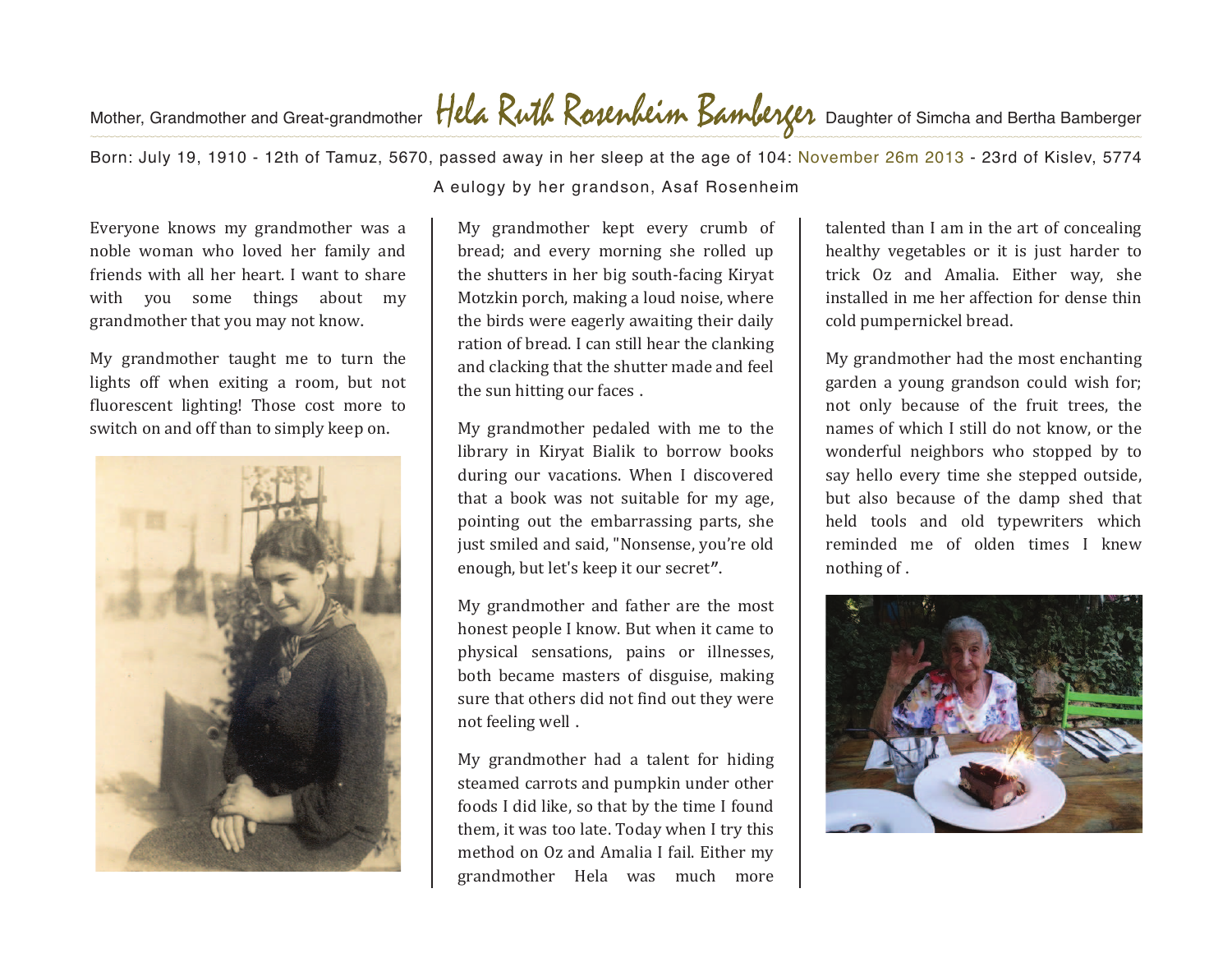My grandmother Hela made jams which reminded her of Germany, and blueberry compote that only adults could like. When I was in the army, she would send me<br>home-baked cakes wrapped in home-baked cakes wrapped in newspapers and twine. My whole platoon would recognize these packages which looked the same week after week. And although the cake, by the time it arrived by the army post wrapped only in paper, was so dry you could not even eat it, I eagerly anticipated these packages from my grandmother every week.

My grandmother had a few words in German that were hers only: Liebling (love), nochmal labriut (bless you again for a second or third sneeze) and Quatsch (nonsense). When she said Liebling to me, while running her cold cold hands on my cheek, she added, "cold hands, a warm heart".

At my grandma's it wasn't always fun; I was already a teenager and sometimes I preferred to spend time with my friends. But at any age, even as an adult, staying with her were the best times I spent with my father. This should not be taken for granted -- staying with parents or grandparents doesn't always bring out the

best in all families -- but when I was at my grandmother's, my father and I were the closest.



For many years dad was her only son and then I, her only grandson. Such a waste, because my grandmother had so much love to give. So when my sisters Shiri and Tali joined with Rivka, Hela made them her granddaughters just like Grandma Berta, Rivka's mother, made me a her grandson: with great love and without restraints. And she loved her great grandchildren, Avigail,

Naomi, Ziv, Sivan, Oz and Amalia, in the same way. In the future, when the cousins share their stories, you, the older: Avigail, Ziv and Naomi, will tell the younger how much fun it was to run through the halls and the dining room of the Achuzat Biet Retirement Home and how everyone knew you were the great-grandchildren of Hela Rosenheim.  $\ddot{\phantom{0}}$ 

My grandmother always had candy in her pocket or purse.

My grandmother collected Israeli stamps with grand devotion, as if the Postal Service and the entire Zionist Project depends on her purchasing stamps.

Although Hela always tried to blend in the crowd, she wore the 4711 Mäurer & Wirtz perfume which attacked anyone in her vicinity without shame.

My grandmother had two sisters, one of them, Kalha, unfortunately I did not meet. But the other, Male, which our daughter Amalia is named after, we all knew well. Hela and Male were so different that I could not imagine how they were raised in the same house. Only when they were together did I see my grandmother get upset. She so wanted them to be more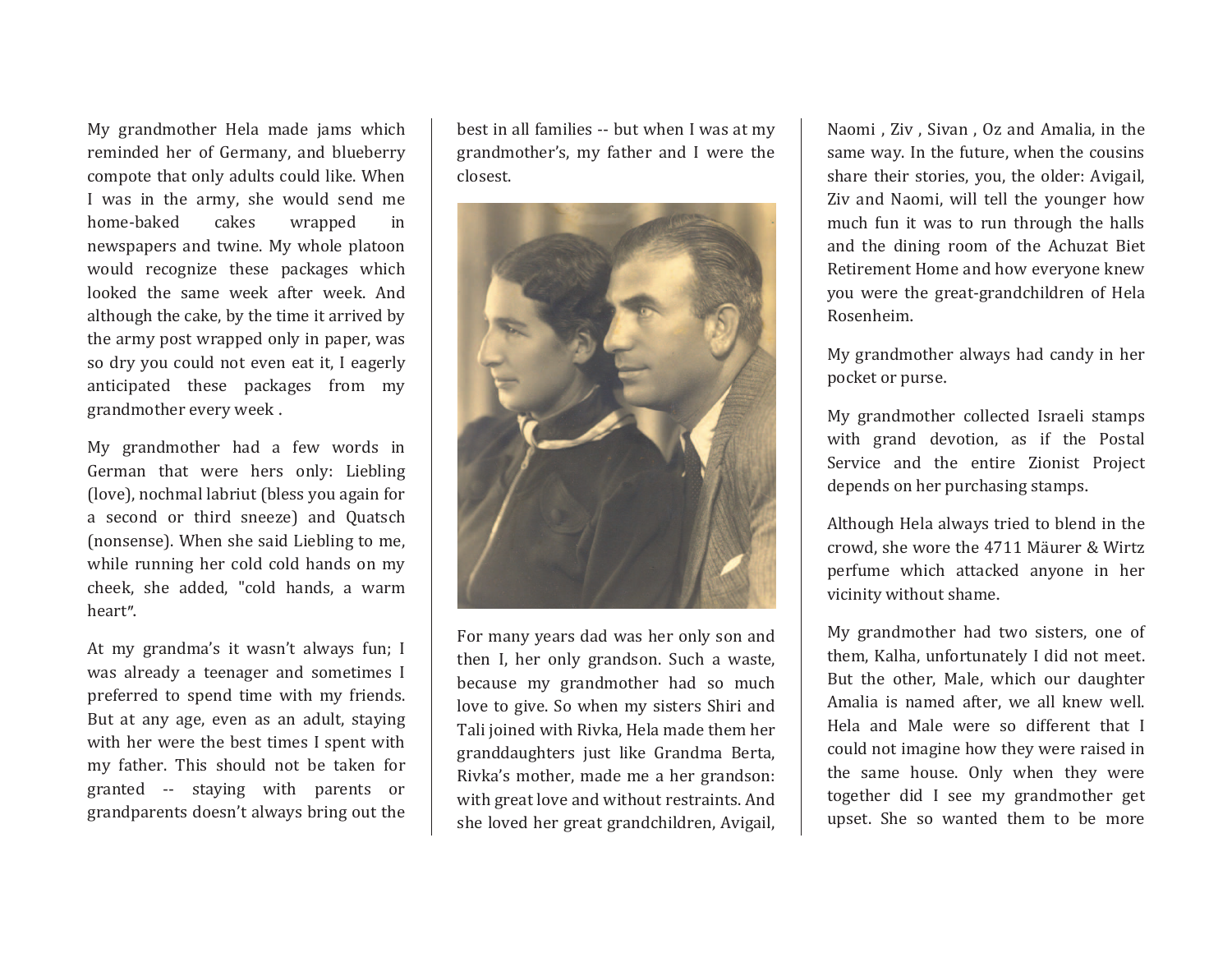alike and closer. But that did not affect their big love.

My grandma told wonderful stories about the days when she was a young girl in pre-Nazi Germany. Her great home and wonderful parents and grandparents. The massive clock in the living room that needed to be wound every few days. Her days in the seminar for teachers, her career as a kindergarten teacher and how much she loved those kids. And she spoke longingly of the tennis matches. Today, when I picture her in a short white tennis skirt playing on the field I know how happy she was.

My grandmother was an observant woman who loved God and had great respect for him. But modernity did not escape her and the covers of her thick German books made me blush more than once, even when I was already an adult.

Hela was available on her phone every day and every hour during the week, long before we all had mobile phones where the first question is always 'Where are you?' Only once a week, if I'm not mistaken it was on Wednesdays, grandma played bridge with her advance group, and in

those few hours she did not answer the phone. These were also the only times I heard my grandmother, who was never petty or thrifty, complain about someone not bringing enough refreshments or canceling at the last minute. Bridge made my grandmother a little more competitive and human and she continued to play until her last days. I never learned to play Bridge, but my grandmother and I were Rummikub partners, and we played for hours. She taught me how to play, and more importantly how to win and lose.



In one of the best stories of my grandmother, she was not in at all. I called my grandmother from the phone at my Dad's house just before Shabbat -- I was maybe ten. I conducted a long and<br>interesting conversation with my conversation with my

grandmother and before we said goodbye she said "see you next Saturday". I reminded her, with some wonder, that we do not drive on Shabbat, and she asked since when. At this point we asked each other with which grandmother and which grandson are we speaking with. And though it was someone else's, this is one of the best memories I have of my grandmother.

Although this may be a little difficult to talk about, in the pictures, Grandma is not always smiling; what happened or did not happen built some defensive walls surrounding her. However, in recent years, she become a bit childish and suddenly little things made her laugh; at the same time she also became very opinionated, as Komodo, her aide, will testify to with love.

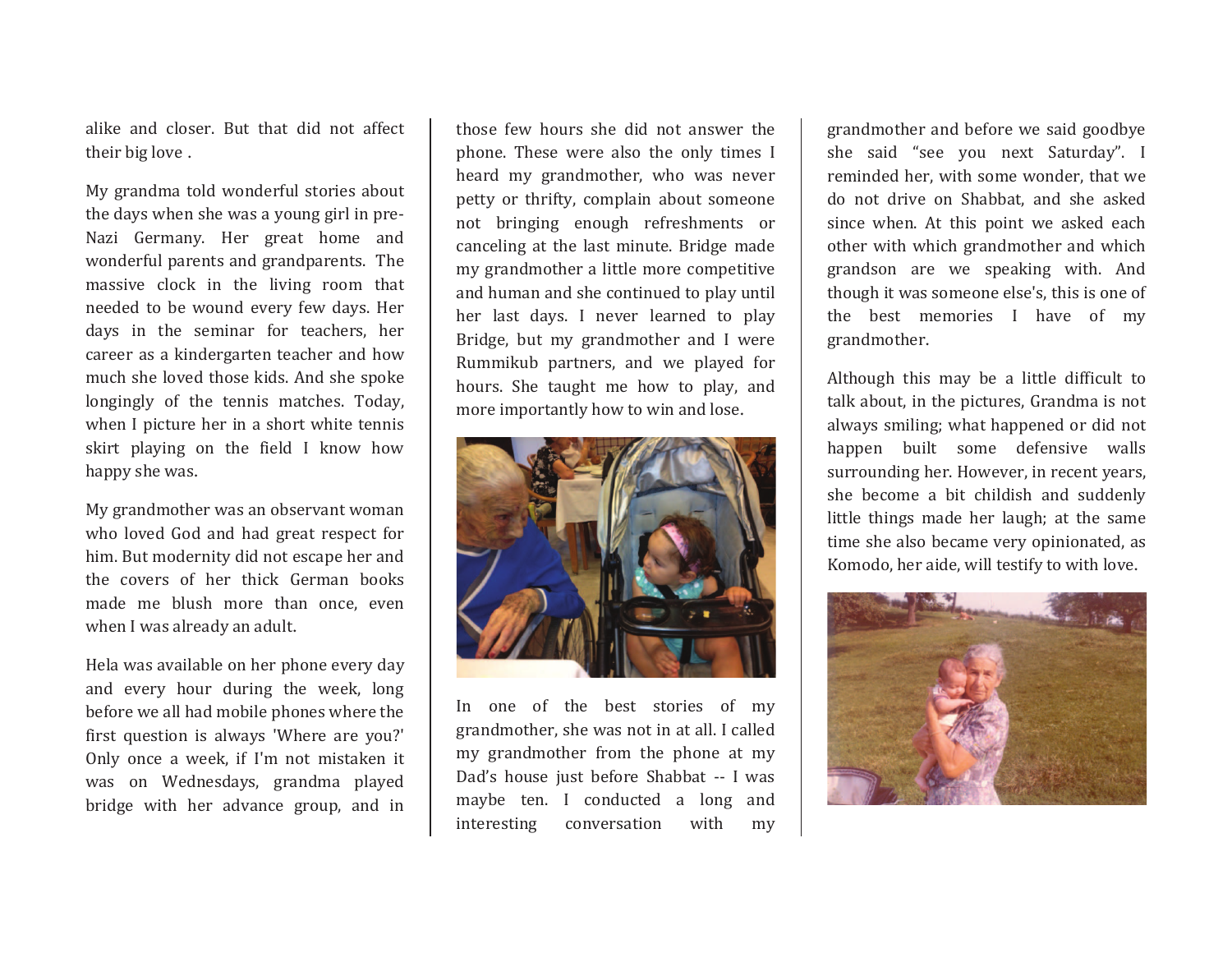I collected three photos today: in the first I am a baby, less than one year old, and she is holding me very seriously and lovingly, but without a hint of a smile. In the second, we are on the promenade in Hamburg licking ice cream. In this picture, my grandmother is radiant and a smile is breaking through. For years this was my favorite picture, until last summer when she met Oz and Amalia. In a moment of grace everyone collaborated, and Oz and Amalia. six months old at the time, are pictured looking at my grandmother with a smile mixed with wonder, and Hela smiles, without hesitation, the most liberated of her smiles.

Who knows how it is to be more than a hundred vears old. How much reality still makes sense and how much it is some sort of a dream. But Hela enjoyed these years surrounded by new friends, whom death exchanged too often and disrupted the order of the Bridge game. She enjoyed the proximity to my father and Rivka who were with her all the time, and showed us with actions, and not only words, how to respect your parents; and indirectly what is expected from us. She greatly enjoyed her time with Shiri. Tali and Ilan and their families.

Grandma Hela always told us not to come visit: she said she was fine and that we should invest in our lives. This is the only advice I regret taking. Sometimes clichés are true: I am so sad that she did not get to meet Oz and Amalia one more time.



For those who have not visited Achuzat Biet Retirement Home, where my grandmother spent her last happy years, I will tell that there is a long corridor where on the one side there are windows looking down at the pool. Often we walked from the dining room to her room along this corridor, and Hela used to say to me that next time she might ask me to bring her a bathing suit. I think she was serious.

And wonderful Komodo who and took care of Hela with great devotion. What can you say about a woman who transported her life to a foreign country where she lived for years in the same room with my wonderful grandmother who insisted on bathing on her own and with no help even at her great age and refused to eat more than a few bites. We are grateful for your dedication. Despite the difference between you two, you were great friends.